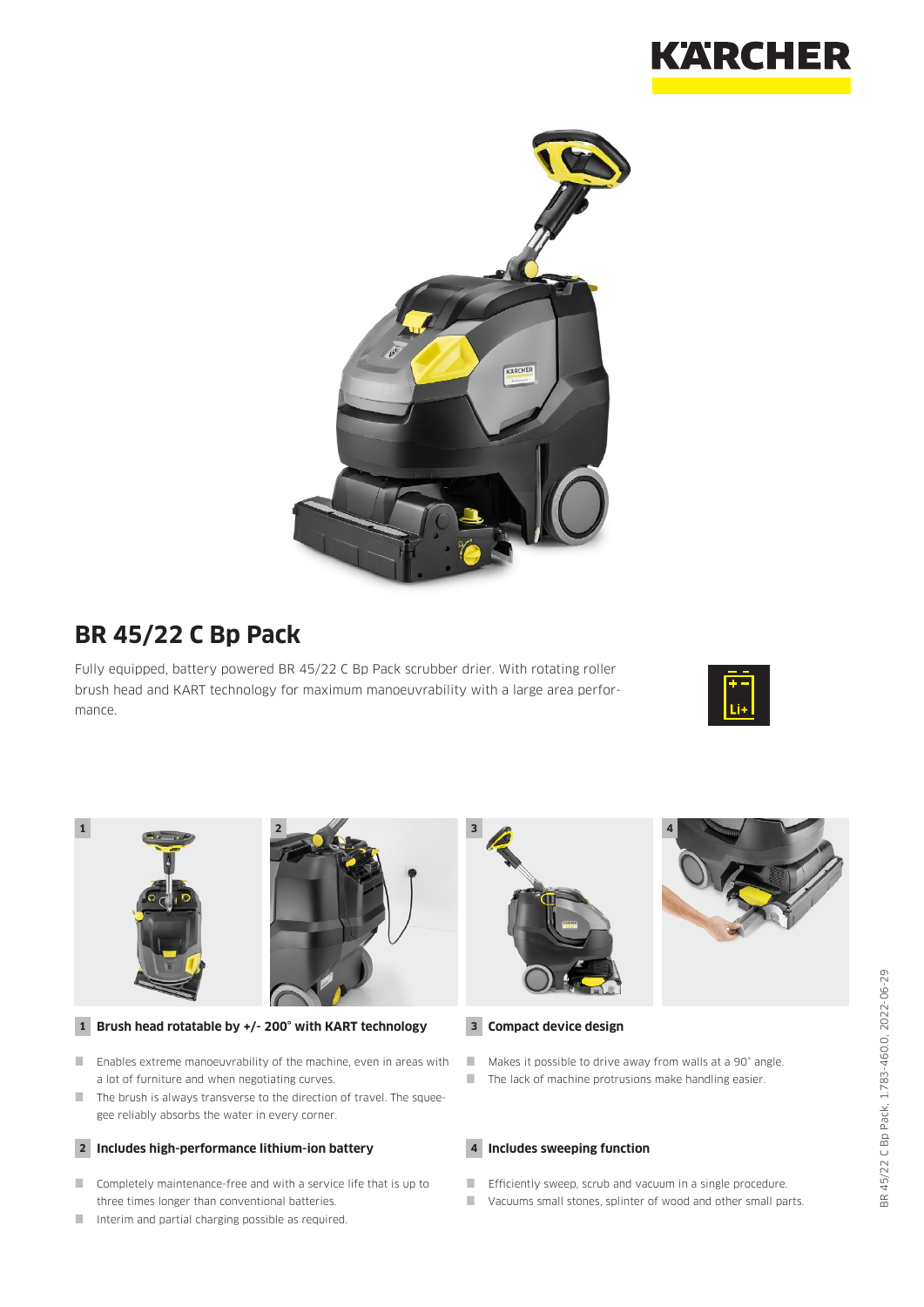# TECHNICAL DATA AND EQUIPMENT

#### **KARCHER**



#### **BR 45/22 C Bp Pack**

Lithium-ion battery

- **Built-in charger included in delivery**
- **Height-adjustable handlebar**

| <b>Technical data</b>         |                   |                              |
|-------------------------------|-------------------|------------------------------|
| Order no.                     |                   | 1.783-460.0                  |
| <b>EAN code</b>               |                   | 4039784997288                |
| Supply voltage                | V                 | 25.2                         |
| Working width of brushes      | mm                | 450                          |
| Working width, vacuuming      | mm                | 500                          |
| Max. area performance         | $m^2/h$           | 1800                         |
| Tank of fresh/dirty water     |                   | 22/22                        |
| <b>Brush contact pressure</b> | g/cm <sup>2</sup> | $100 - 150$                  |
| <b>Brush rotational speed</b> | rpm               | $750 - 1050$                 |
| Rated input power             | W                 | up to 550                    |
| <b>Battery capacity</b>       | Ah                | 42                           |
| <b>Battery voltage</b>        | v                 | 25.2                         |
| Dimensions (L x W x H)        | <sub>mm</sub>     | $970 \times 530 \times 1115$ |
|                               |                   |                              |

| <b>Equipment</b>                      |   |
|---------------------------------------|---|
| Roller brush                          | ш |
| 2-tank system                         |   |
| Battery and built-in charger included |   |
| Variable contact pressure             |   |
| Transport wheels                      |   |
| Squeegee, straight                    |   |
| Included in the scope of supply.      |   |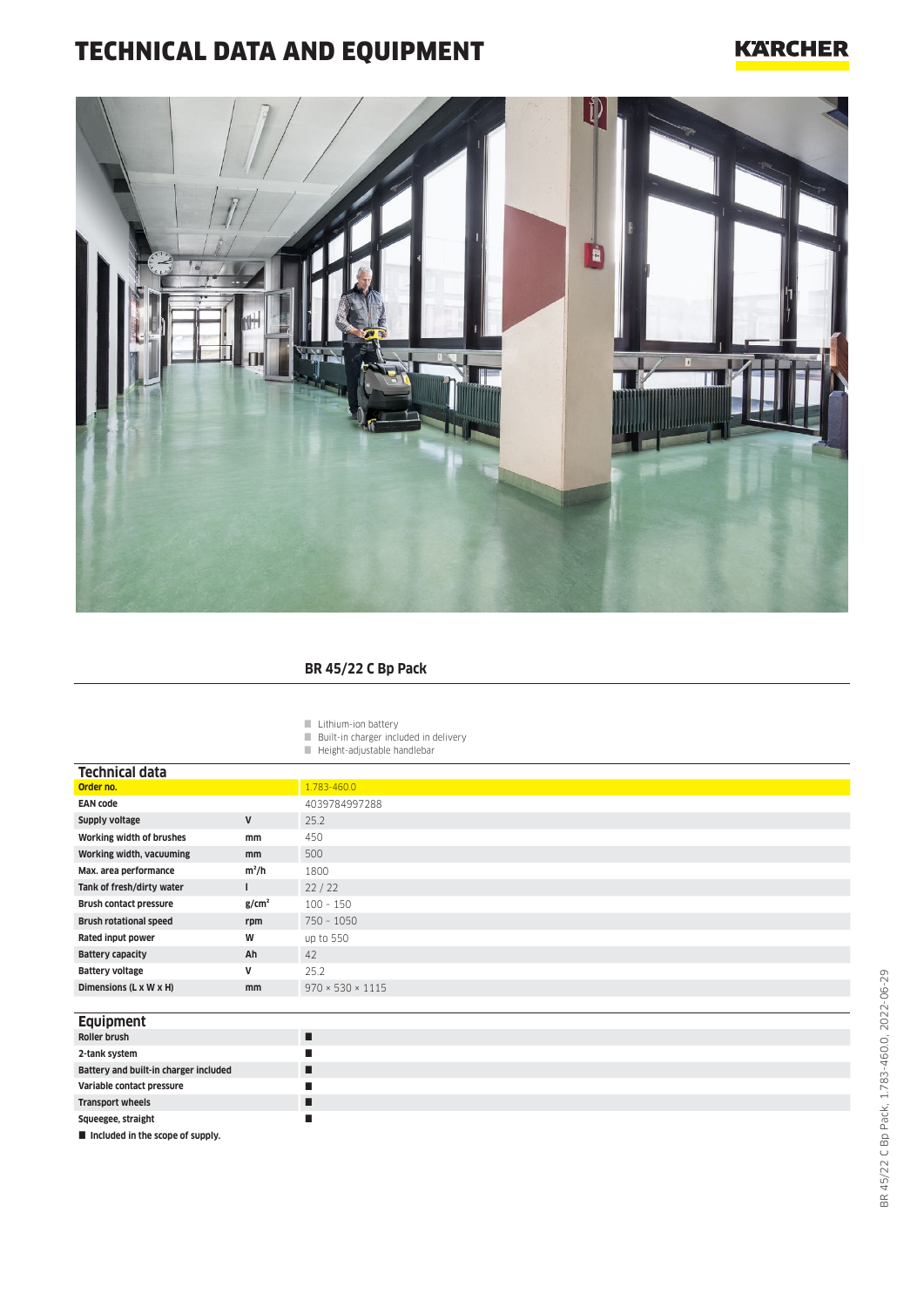

|                       |   | Order no.   | <b>Hardness</b><br>grade | Length | Colour | Ouanti-<br>ty | Price | <b>Description</b>                                                                                                |        |
|-----------------------|---|-------------|--------------------------|--------|--------|---------------|-------|-------------------------------------------------------------------------------------------------------------------|--------|
| <b>Roller brushes</b> |   |             |                          |        |        |               |       |                                                                                                                   |        |
| Roller brush          |   | 4.762-392.0 | medium                   | 450 mm | red    | piece(s)      |       | Red standard roller brush for maintenance cleaning.                                                               |        |
|                       |   | 4.762-406.0 |                          | 450 mm | orange | piece(s)      |       | Orange roller brush with high-low structure for particularly<br>effective cleaning of textured floor coverings.   | $\Box$ |
|                       | 3 | 4.762-407.0 | hard                     | 450 mm | green  | piece(s)      |       | Green, abrasive roller brush for deep cleaning and removal<br>of sticky dirt.                                     | $\Box$ |
|                       | 4 | 4.762-408.0 | very hard                | 450 mm | black  | piece(s)      |       | Black, very abrasive roller brush for the deep cleaning of<br>hard-wearing floor coverings with very sticky dirt. | $\Box$ |

 $\Box$  Included in the scope of supply.  $\Box$  Available accessories.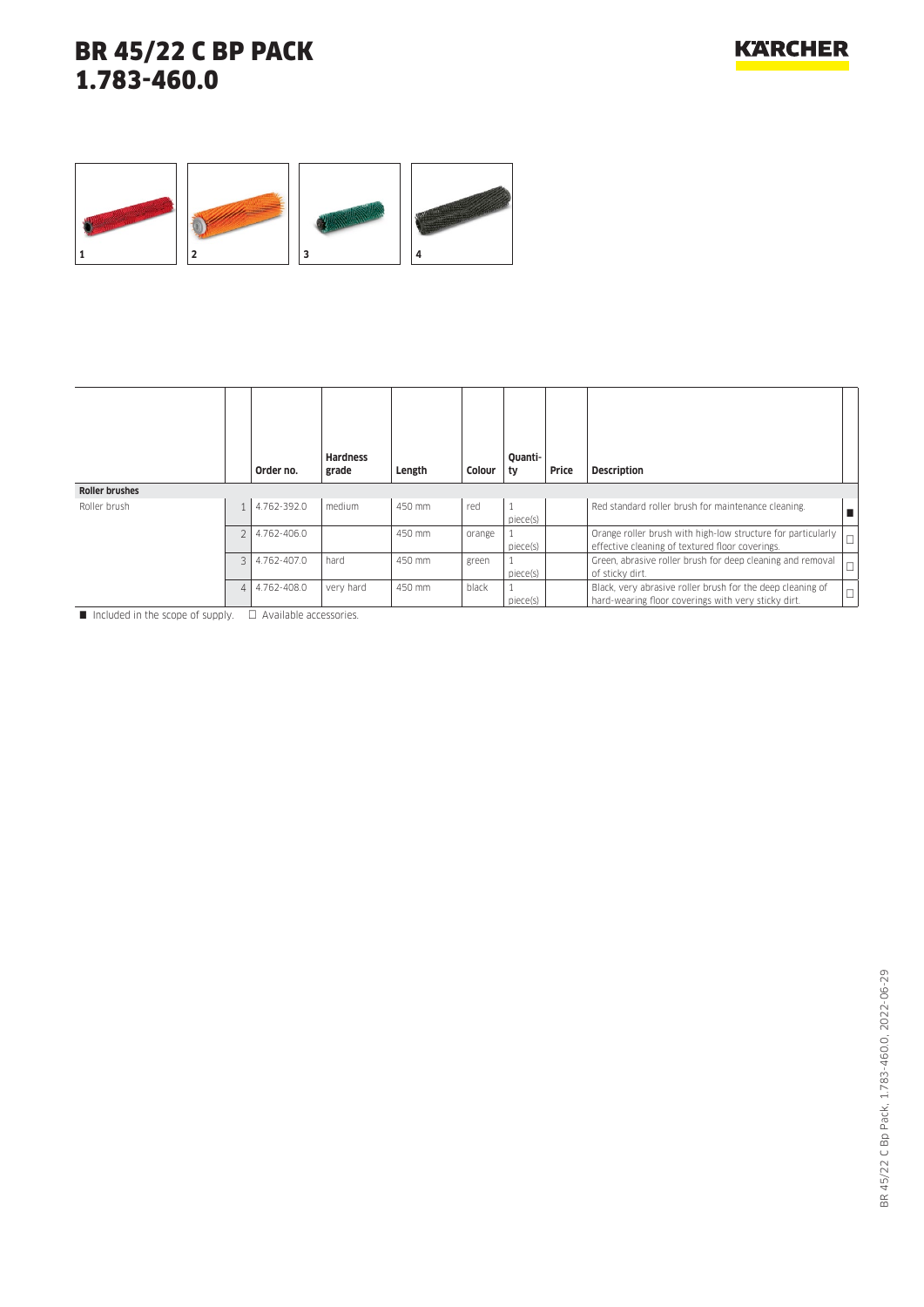

|                | Order no.   | Quantity   |  | Price | <b>Description</b>                                                                                                                                                              |        |
|----------------|-------------|------------|--|-------|---------------------------------------------------------------------------------------------------------------------------------------------------------------------------------|--------|
| <b>Filters</b> |             |            |  |       |                                                                                                                                                                                 |        |
| EPA filter     | 6.414-631.0 | 1 piece(s) |  |       | Washable EPA filter for BR 45/22 scrubber dryer and DS 6<br>spray extraction cleaner from Kärcher. Withholds tiny dust<br>particles and allergens from the condensed moist air. | $\Box$ |

Included in the scope of supply.  $\Box$  Available accessories.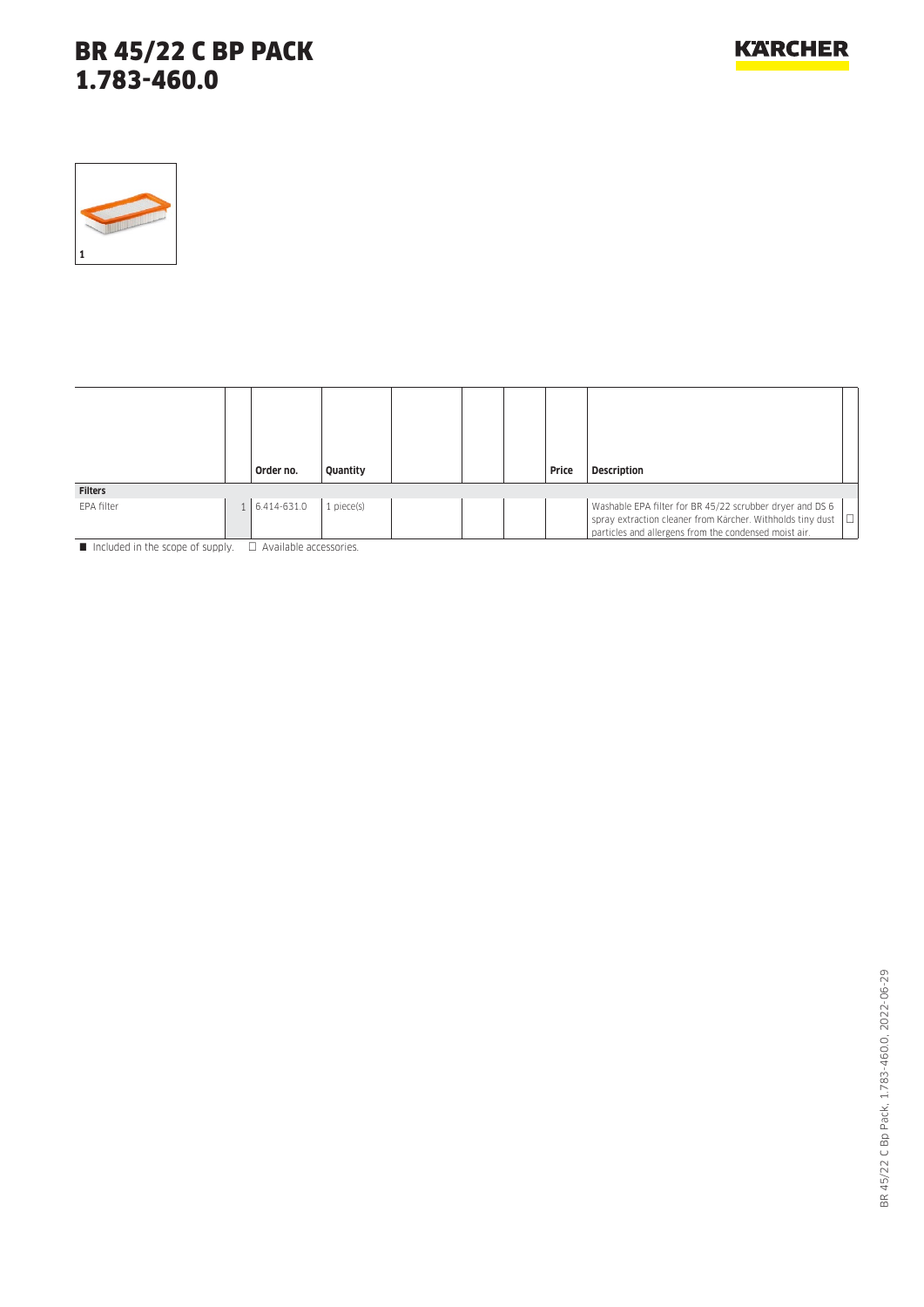ſ

#### **KARCHER**

| 2                       |                | 3             |                          | 4      |               | 5              |       | 6                                                                                                                       |   |
|-------------------------|----------------|---------------|--------------------------|--------|---------------|----------------|-------|-------------------------------------------------------------------------------------------------------------------------|---|
| 9                       |                |               |                          |        |               |                |       |                                                                                                                         |   |
|                         |                | Order no.     | <b>Hardness</b><br>grade | Length | Diame-<br>ter | Colour         | Price | <b>Description</b>                                                                                                      |   |
| Pad roller shafts       |                |               |                          |        |               |                |       |                                                                                                                         |   |
| Pad roller shaft        | 1              | 4.762-413.0   |                          | 450 mm |               |                |       | Pad roller shaft suitable for holding roller pads or microfibre<br>rollers.                                             |   |
| Roller pads             |                |               |                          |        |               |                |       |                                                                                                                         |   |
| Stripping roller        | 2 <sup>1</sup> | 4.114-011.0   |                          | 450 mm |               | brown          |       | Very abrasive roller pad for chemical-free care film and<br>decoating.                                                  | Г |
| Roller pad on sleeve    |                | 3 6.367-105.0 | soft                     | 450 mm | 96 mm         | yellow         |       | Yellow roller pad for cleaning and polishing non-textured<br>floor coverings.                                           |   |
|                         | $\overline{4}$ | 6.367-107.0   | medium                   | 450 mm | 96 mm         | red            |       | Red standard roller pad for the maintenance cleaning of<br>non-textured floor coverings.                                |   |
|                         | 5              | 6.367-106.0   | hard                     | 450 mm | 96 mm         | green          |       | Green, abrasive roller pad for deep cleaning, as well as the<br>removal of sticky dirt on non-textured floor coverings. |   |
| Roller pad              | 6              | 6.369-451.0   | soft                     |        | 96 mm         | vellow         |       | Yellow roller pad for cleaning and polishing non-textured<br>floor coverings.                                           |   |
|                         | 7              | 6.369-452.0   | hard                     |        | 96 mm         | green          |       | Green, abrasive roller pad for deep cleaning, as well as the<br>removal of sticky dirt on non-textured floor coverings. |   |
|                         | 8              | 6.369-453.0   | medium                   |        | 96 mm         | red            |       | Red standard roller pad for the maintenance cleaning of<br>non-textured floor coverings.                                |   |
| <b>Microfibre shaft</b> |                |               |                          |        |               |                |       |                                                                                                                         |   |
| Microfibre roller       | 9              | 4.037-093.0   |                          | 450 mm | 96 mm         | light<br>green |       | Ideal for fine stoneware tiles. Microfibre roller for the relia-<br>ble and gentle removal of grey haze.                |   |

 $\overline{\Box}$  Included in the scope of supply.  $\Box$  Available accessories.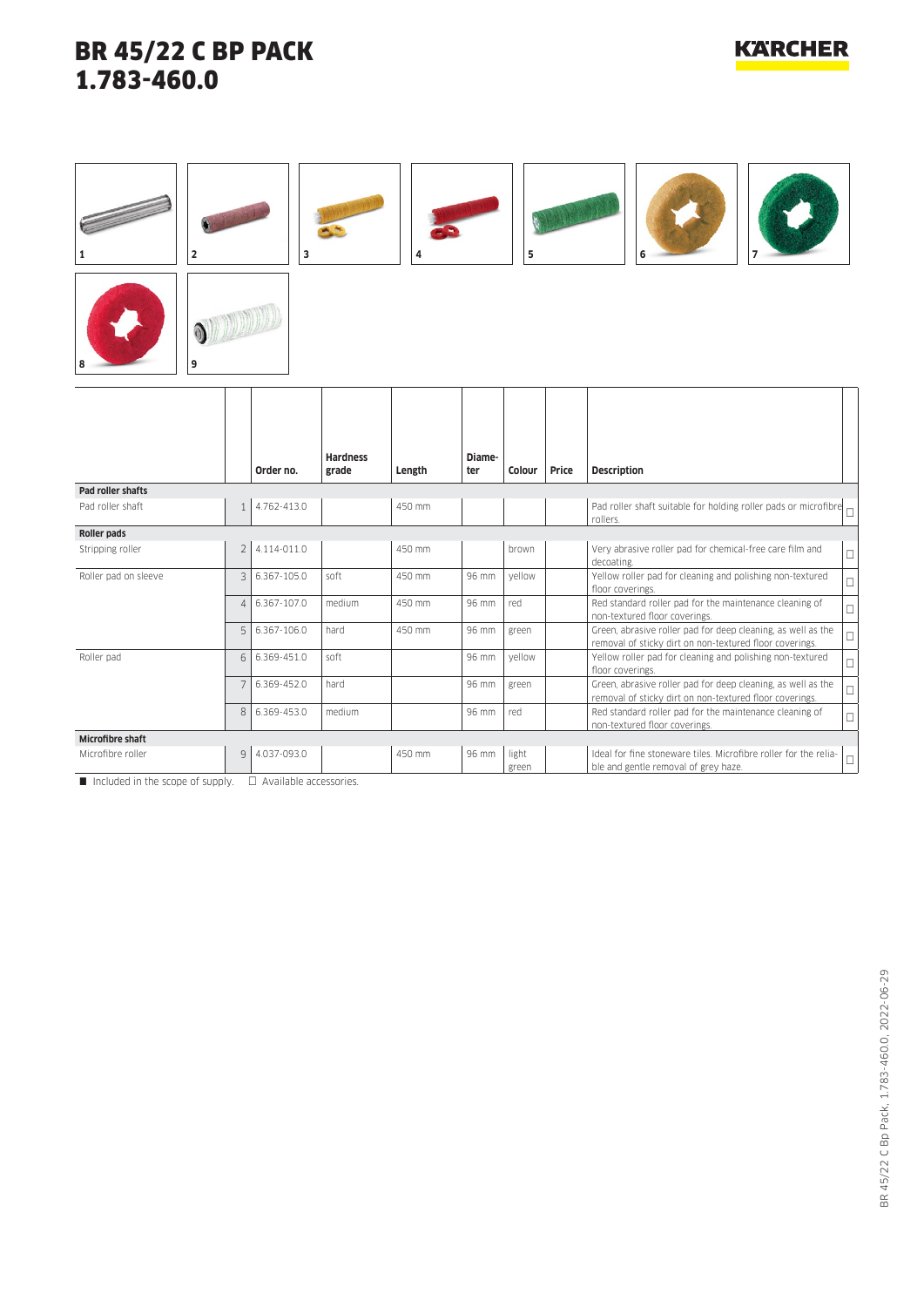

|                                                                                | Order no.   | Length | Colour      | Quanti-<br>ty | Price | <b>Description</b>                                                                                                                                |  |
|--------------------------------------------------------------------------------|-------------|--------|-------------|---------------|-------|---------------------------------------------------------------------------------------------------------------------------------------------------|--|
| Squeegee blades                                                                |             |        |             |               |       |                                                                                                                                                   |  |
| Squeegee blades                                                                | 4.037-097.0 | 560 mm | transparent | $2$ -part     |       | Grooved, oil-resistant, polyurethane.                                                                                                             |  |
|                                                                                | 4.037-131.0 | 560 mm | red         | $2$ -part     |       | Ideal for profiled floor coverings: The tear-proof Linatex®<br>$^{\prime}$ suction lip set ensures very good wiping and suction results. $ \Box $ |  |
| $\blacksquare$ Included in the coase of curature $\Box$ Augustable accessories |             |        |             |               |       |                                                                                                                                                   |  |

Included in the scope of supply.  $\Box$  Available accessories.